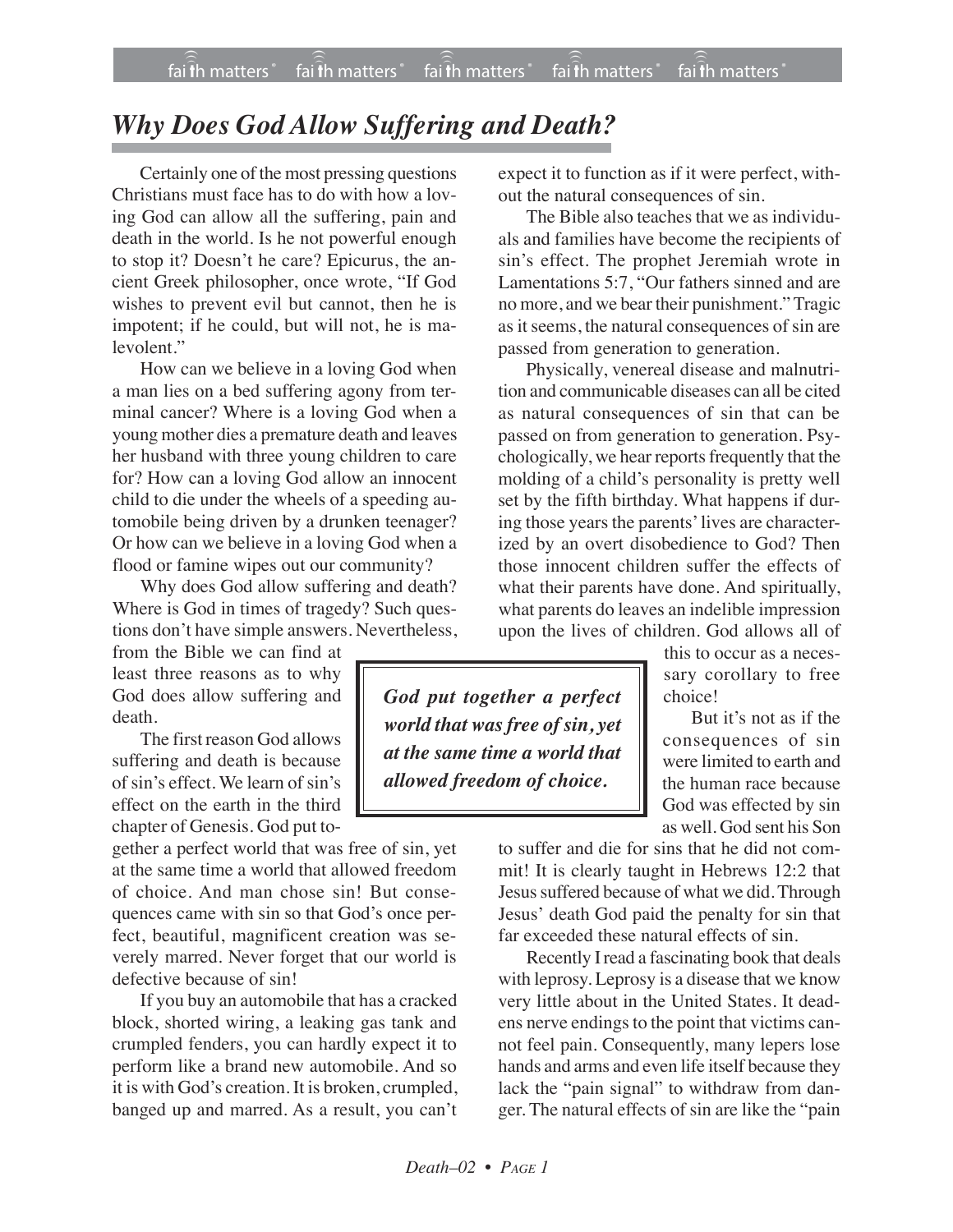signals" of the human race, warning it of danger. They are a benefit, not a drawback! They constantly remind us of how terrible and ugly sin really is.

There is a second reason why God allows suffering and death and that is for God's own glory. The ultimate goal of man, according to the Westminster Confession, is to glorify God and to enjoy him forever. In I Chronicles 16:28 we find that it is the responsibility of all of mankind to glorify God. I Corinthians 6:20 tells us that it is responsibility of the Christian to "honor God with your body."

To glorify God means to enhance his reputation. It may seem terribly egotistical for God to want us to enhance his reputation but it comes back to our understanding of who God is. God asks that we, as his creatures, glorify him or enhance his reputation as the Creator.

One of the most interesting books in the Bible is the book of Job. We don't know who wrote it or when it was written or where it fits in the chronology of the Bible, but in it we find an amazing drama. Job suffered the loss of his livestock, his servants, his children and his health in order to vindicate God's claim to Satan that Job was a righteous man. But Job never knew why!

In John 9:1-3 Jesus encountered a man who had been born blind. Jesus' disciples asked him, " . . . who sinned, this man or his parents, that he was born blind?" Jesus answered them, "Neither this man nor his parents sinned, but this happened so that the work of God might be displayed in his life." And then Jesus healed him. God allowed a man to be born blind so that when Jesus came his way Jesus could heal him and God could be honored and glorified in it!

And then there's the sickness and even the death of Lazarus. Why was that? According to John 11:4 it was "for God's glory so that God's Son may be glorified through it."

What a great privilege it is to suffer and die to bring glory to God! But it takes a truly spiritual perspective. It requires a fanatical desire to live for God alone. It takes an allegiance to God that says he is Number One. With thousands of useless lives and unnecessary deaths it's a high calling to suffer and die to bring glory to God!

Early church martyrs died horrible deaths after lengthy torture, but their actions while facing death did more to win the Empire to Christ than any words spoken by the living. If we should ever be called upon to suffer and die from Christ we should count it a privilege.

You may think it strange, but a third reason why God allows suffering and death is because of our needs. First, it's our need to empathize with others. The Apostle Paul wrote in II Corinthians 1:4-5, " $\ldots$  (God) comforts us in all our troubles, so that we can comfort those in any trouble with the comfort we ourselves have received from God."

Have you ever experienced that? I have. I've had experiences where I have suffered for no apparent reason. But then perhaps months or years later God sends someone across my path who is going through a similar situation and I am able to say to that person, "I've experienced that. Let me tell you what God did in my case."

We have that need to empathize or minister to others, but we also have the need to empathize with Jesus Christ. The Apostle Paul wrote in Philippians 1:29, "For it has been granted to you on behalf of Christ not only to believe on him, but also to suffer for him." The early church considered suffering for Christ to be the highest and loftiest of privileges.

Then there's the need for hope. The suffering and afflictions of this life help us to anticipate the life to come. Many of us in America have become mesmerized with the luxury we experience here to the point that we don't care about heaven. We're caught up in the "good life". But the one exception to that is death. Romans 8:18 tells us that we can't even compare the suffering of this life with the glory to come.

Another need that we have is for chastening. In Hebrews 12:5-11 we're taught about the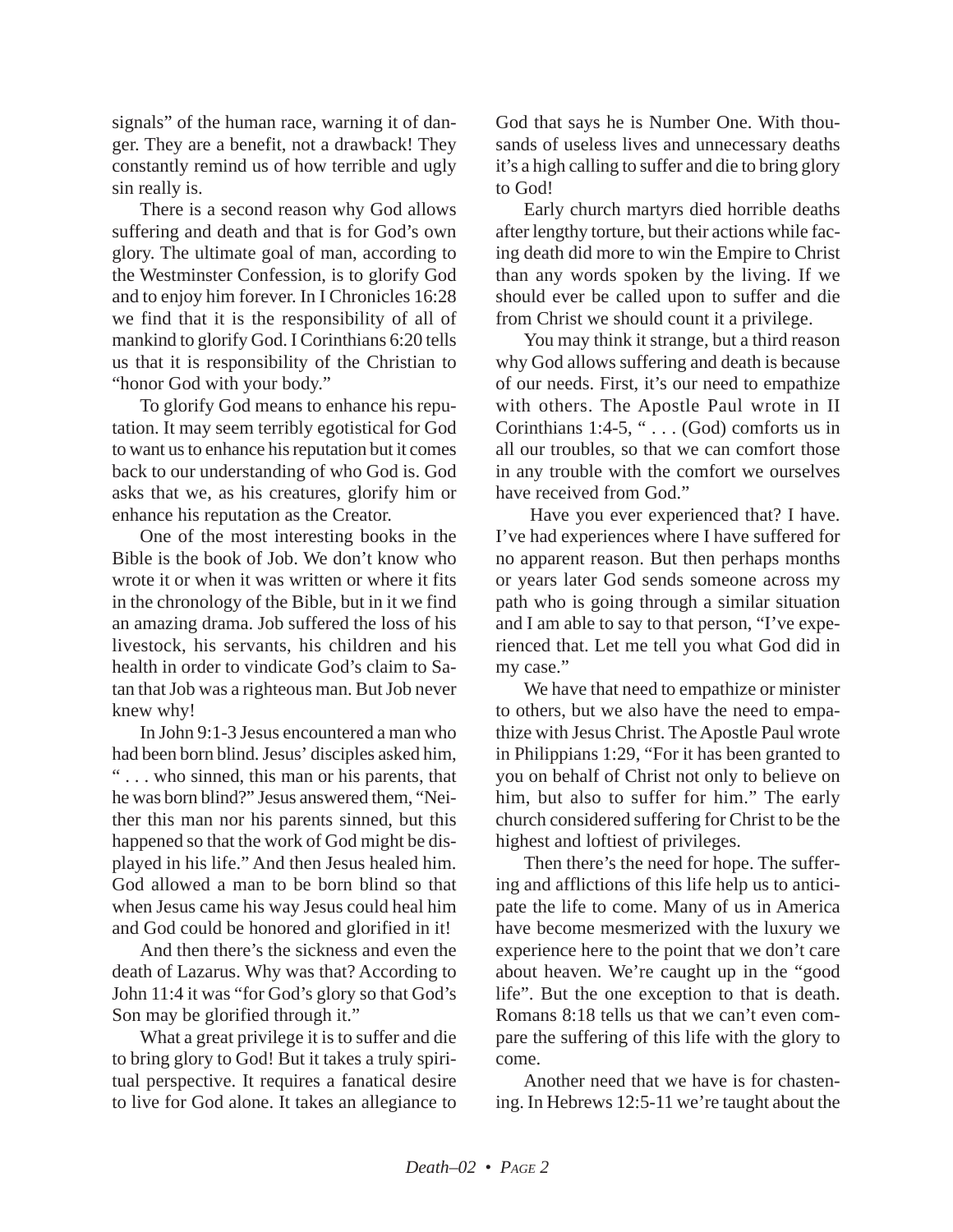chastening or discipline that God gives. This discipline serves to prove that God is our Father. In fact, it is one of the ways that we can have assurance of our salvation.

I don't know about you, but I don't discipline your children; I discipline mine. The way

to identify what child belongs to what parents is on the basis of who does the disciplining. And so it is that we can tell that we belong to God when he disciplines us. God allows us to suffer so that he can discipline us

and change us and make us the way we ought to be.

Hebrews 12:11 says, "No discipline seems pleasant at the time, but painful. Later on, however, it produces a harvest of righteousness and peace for those who have been trained by it." God uses the tough experiences to shape us into what he wants us to be and to bring us peace.

To me, one of the most precious chapters of the Bible is the fifteen chapter of John. In this chapter Jesus and his disciples were walking through a garden where there were vines and branches. In verse 2 Jesus said, "(The Father) cuts off every branch in me that bears no fruit, while every branch that does bear fruit he prunes so that it will be even more fruitful." Pruning may even require the divine removal of an unproductive Christian. Sometimes it has to go that far. Pruning is a difficult experience, but it results in fruitfulness.

Have you ever watched someone prune a tree? It certainly seems tough on the tree. It may seem that the gardener cuts off so much that it almost kills the tree. The purpose, of course, is so that it will be more fruitful. And even though it's difficult to go through, the gardener does it in the best interest of that plant.

And so it is with God. He prunes us; he cuts us back. Sometimes it's a severe and painful cutting, but it is important that we remember there is no time that the gardener is closer to the plant then at that point when it is being pruned!

Another need that we face is the need for humility. Again, it's the Apostle Paul who wrote in II Corinthians 12:7, "To keep me from becoming conceited . . . there was given me a thorn in my flesh . . . ." Paul was well educated, well

*We must not try to make God fit our image of how he should handle a situation.*

traveled and highly respected. Under those circumstances it's not difficult to imagine that it would be easy to become egotistical. But God allowed there to be a restricting influence. Paul calls it

a thorn in the flesh.

Scholars have argued for centuries about what it was. Some say it was poor eyesight. Some say it was recurring malaria. Whatever it was, God allowed a continuing suffering aspect to Paul's life to maintain humility that in turn would maintain usefulness. Maybe God allows us to suffer so that we'll remain productive!

There's also the need to be an example. II Corinthians 4 is a chapter that deals with all kinds of problems that were faced by the early Corinthian church. In summing it up, this chapter says that our goal should be that the life of Christ might be revealed in our body. Our aim in life should be that we live out Christ's life in the midst of hardship so others can see him in us.

Have you ever watched a potter at his wheel? It's a fascinating thing to do. Sometimes he will take a seeming masterpiece and smash it into an ugly clump. Then he puts it back on the wheel and starts over because he won't settle for the smallest imperfection. We, as Christians, are like clay in the Creator's hands. We dare not criticize his desire that we be perfect, even if it means breaking us to remold us into the image of his own Son!

How do we apply all of this to the real pains and experiences of life? We begin with God, with an understanding of how perfect and holy and just and merciful he really is. Then we explain every experience of life, no matter how